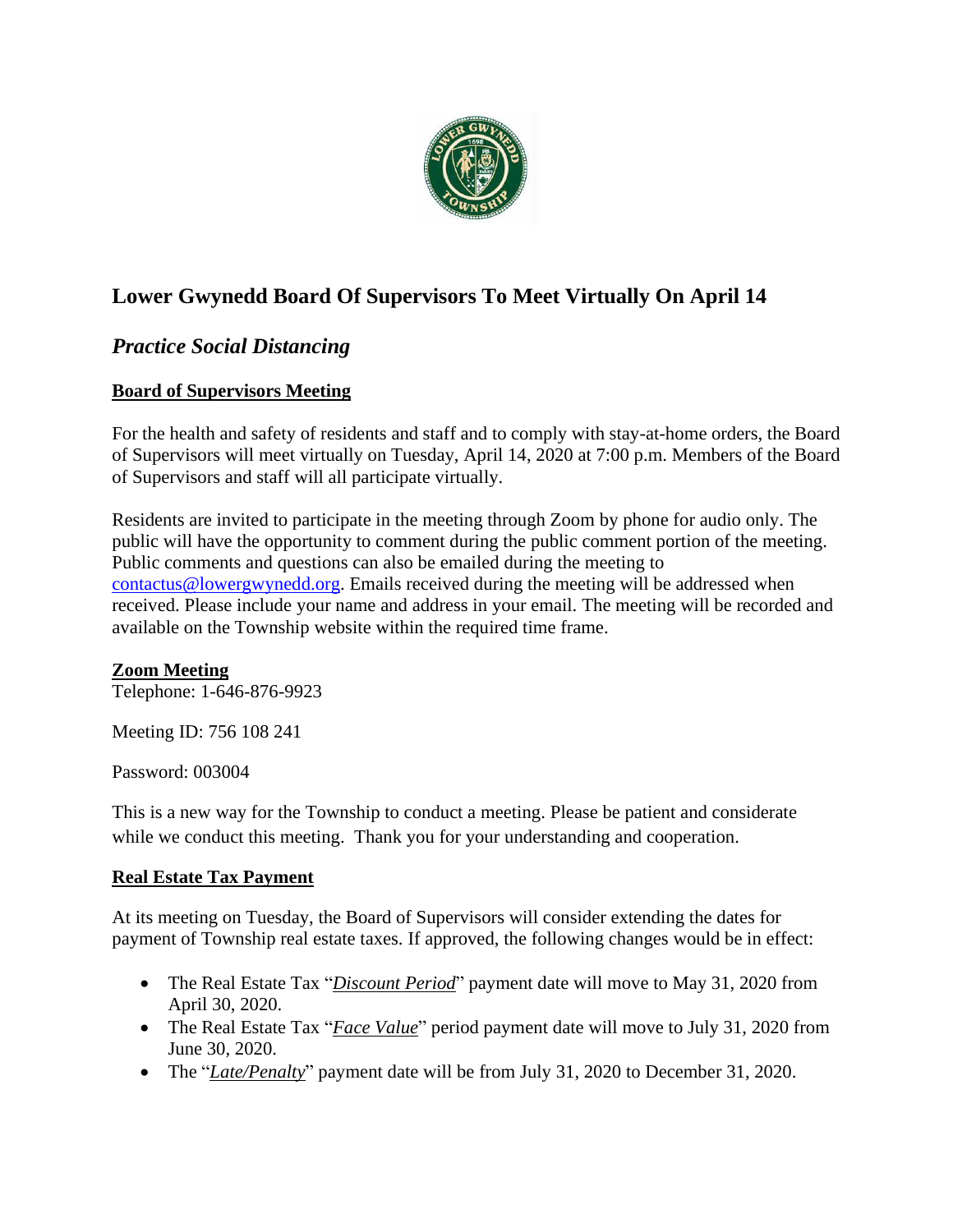#### **Township Business**

The Township Building will remain closed through April 30 in accordance with Governor Wolf's stay-at-home order. The Township continues to provide services as best as possible during this situation.

Please call 215-646-5302 or [contact staff by email](https://www.lowergwynedd.org/website-resources/contacts-directory.aspx) for assistance.

### **Parks Activity**

Weather is slowly improving and that means outdoor activity. Township trails, courts and playing surfaces remain open but social distancing must be observed. Playgrounds are closed. All Parks and Recreation programming and facility usage has been cancelled until further notice.

Lower Gwynedd continues to wish you and your family the best during this challenging time. Please stay home and stay healthy.

#### **Support A Local Business**

[Here are resources for businesses and residents impacted by the coronavirus outbreak.](https://data-montcopa.opendata.arcgis.com/pages/covid-19-business)

[Montgomery County Employer Hub](https://data-montcopa.opendata.arcgis.com/pages/covid-19-business)

[Pennsylvania](https://www.pacareerlink.pa.gov/jponline/) CareerLink [Pennsylvania Unemployment Compensation](https://www.uc.pa.gov/Pages/default.aspx) [Pennsylvania Department of Community and Economic Development](https://dced.pa.gov/resources/)

[Small Business Administration COVID-19 Disaster Relief Program](https://www.sba.gov/disaster-assistance/coronavirus-covid-19)

#### **Coronavirus Resources**

[Lower Gwynedd Township coronavirus page](https://www.lowergwynedd.org/general-information/covid-19-coronavirus.aspx)

[Montgomery County coronavirus hub](https://data-montcopa.opendata.arcgis.com/pages/covid-19)

[Pennsylvania Department of Health](https://www.health.pa.gov/topics/disease/coronavirus/Pages/Coronavirus.aspx)

[CDC](https://www.cdc.gov/coronavirus/2019-ncov/index.html)